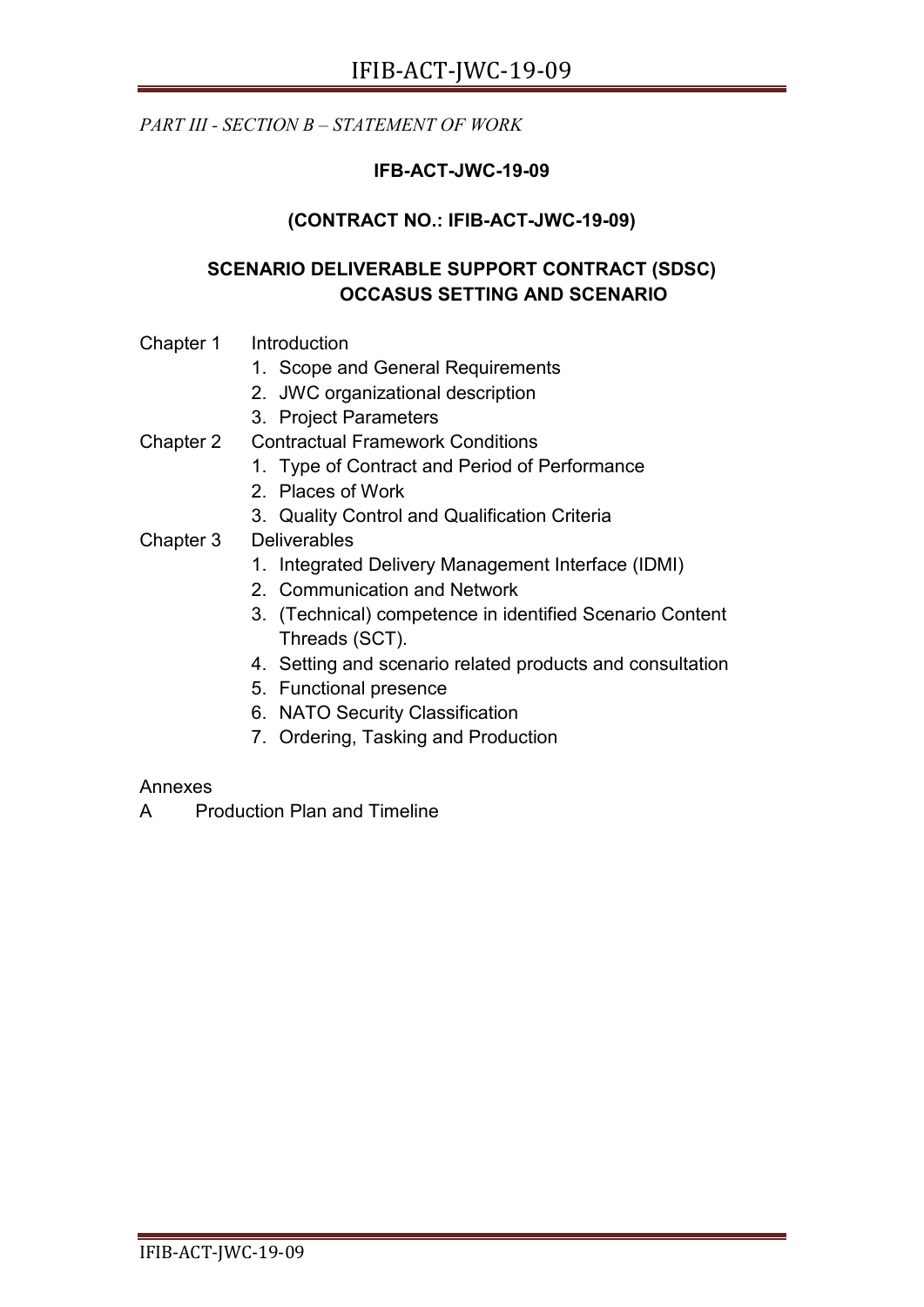#### **Chapter 1 Introduction**

#### **1.1. Scope and General Requirements**

- 1.1.1. This document specifies the products, contracted non-military providers will be required to deliver, and corresponding delivery timelines in support of the Joint Warfare Centre's (JWC) NATO high priority exercises, reflected in JWC's Program of Work (POW). JWC's mission is to deliver high value exercises to NATO Command Structure and Force Structure entities and organizations in accordance with direction and guidance received from Allied Command Transformation (ACT) as well as SACEUR's Annual Guidance for Exercises (SAGE) and the Military Training Evaluation Plan (MTEP), hereafter referred to as the 'Guidance Documents'. In order to meet these evolving requirements, JWC must develop and deliver a comprehensive pool of settings and exercise scenarios on a continuous basis. This, depending on the scale and scope of the respective project, typically requires a lead time of between 18 and 36 months.
- 1.1.2. NATO's shift to a 360 degree strategic awareness posture, as reflected in the guidance documents, brings with it a renewed emphasis on the dynamic and unpredictable nature of future operations. NATO's core tasks are collective defence, crises management, and cooperative security. Training and exercising these core tasks requires JWC to remain current with the human and technical expertise across all domains in the comprehensive approach. JWC realizes that military means and resources, although essential, are not enough on their own to successfully meet NATOs setting and scenario requirements.
- 1.1.3. The Scenario Deliverable Support Contract (SDSC) is designed to establish the conditions that JWC maintains up-to-date expertise and capabilities necessary to meet all requirements levied in the guidance documents. The SDSC contract is an integral part of JWC's production strategy that enables mission accomplishment by integrating deliverables from trusted non-military providers and the military/exercise management expertise that is resident at JWC.
- 1.1.4. In launching the SDSC contract, JWC is adopting the Just in Time (JIT) approach to obtaining essential technical expertise and support from non-military providers. The characteristics of the SDSC concept put special emphasis on close and active communication channels between JWC and provider, critical to efficient production. Additionally, the ability of the provider to be highly responsive and to have access to a wide range of expertise commensurate with the described requirements is crucial.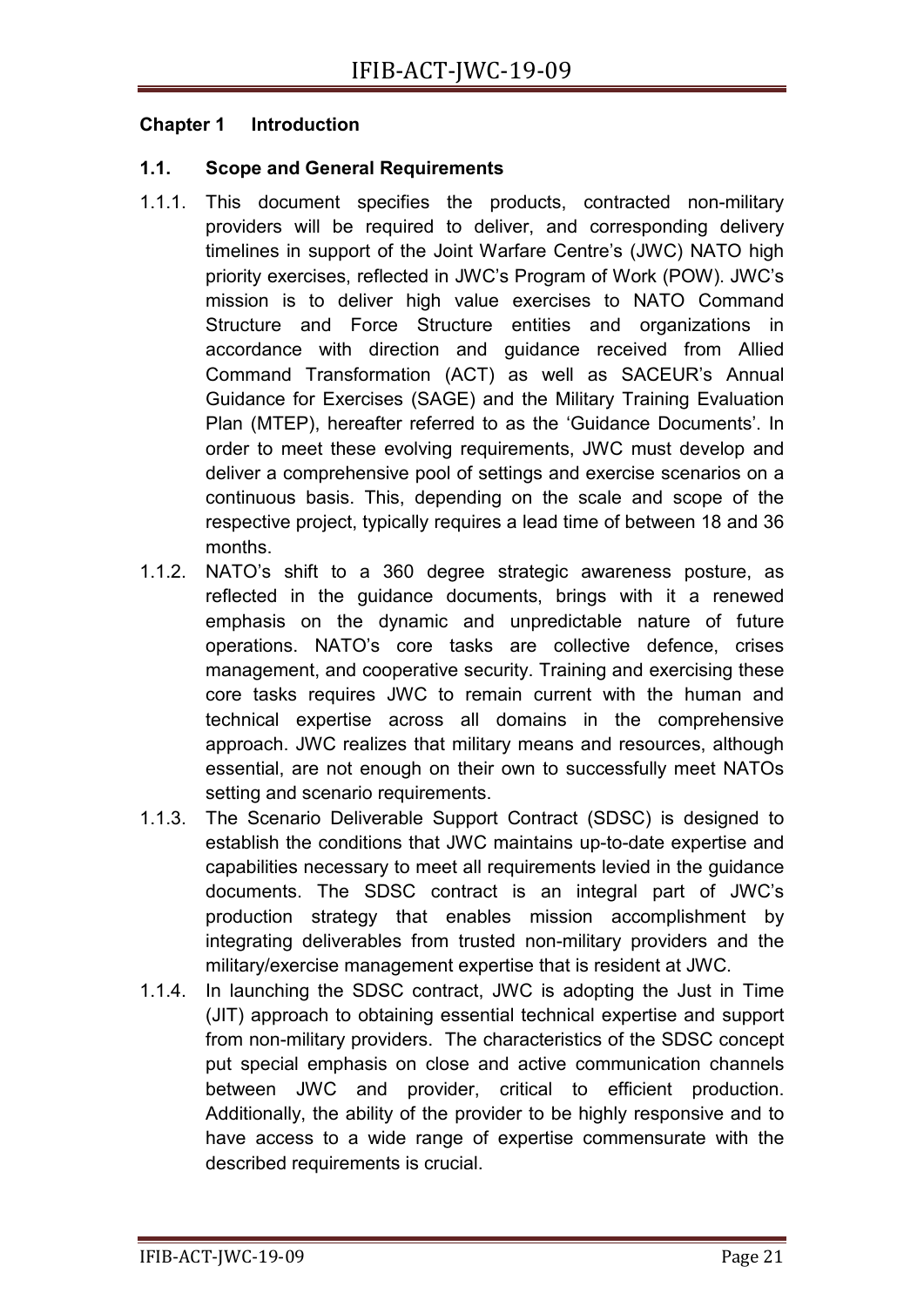### **1.2. JWC Organizational Description**

- 1.2.1. JWC employs a matrix-management organizational structure with staff Directorates and Divisions comprising the vertical component, and multi-year Exercise programs, led by Program Directors, providing the lateral component. By managing the multi-year Exercise programs, the Program Directors coordinate JWC's contribution and support to NATO's exercise and training program. Ad hoc project teams may also be assembled when necessary to carry out specific niche, emergent, or urgent tasks.
- 1.2.2. The Exercise, Training, and Innovation Directorate (ET&I) coordinates, manages, and delivers JWC's exercise planning, production, and delivery as well as the support to transformational activities. Within ET&I, the Production Division's Scenario Branch is responsible for:
	- Managing scenario support.
	- − Planning, coordinating, and controlling scenario content development and delivery.
	- Developing scenario content, documentation, data, and information in support of exercise (specific) aims and training objectives, to include necessary refinements and adjustments induced by the routine exercise process as well as by changes to the requirement profile emanating from the TA or higher HQs – up to the development of completely new (geo-strategic) settings and their subsequent scenarios.
	- Supporting exercise delivery by disseminating scenario content to the relevant target audiences in synchronization with the exercise process steps and required products, providing scenario and subject-matter-expert (SME) related advice to the relevant target audiences throughout the whole exercise process and supporting the exercise execution (primarily during phases II and III) by augmenting (e.g.) EXCON manning within respective functional areas / SME.
- 1.2.3. In general, the provider will be required to develop, produce, deliver, and archive new settings and scenarios<sup>[1](#page-2-0)</sup>, and update / review and deliver existing settings and scenarios<sup>[2](#page-2-1)</sup>, to include necessary consultation that complement and support the work carried out by JWC's Scenario Branch. The ambition is to leverage professional, forward-thinking Provider(s) with the ability to bring creativity, novel design thinking and industry best practices to JWC's business functions of designing, developing, and delivering exercise settings

 $1$  In this context, a "Scenario" is defined as the combination of a setting with one or multiple

<span id="page-2-1"></span><span id="page-2-0"></span>corresponding sub-settings in support of a specific exercise or exercise series.<br>
<sup>2</sup> See Footnote 1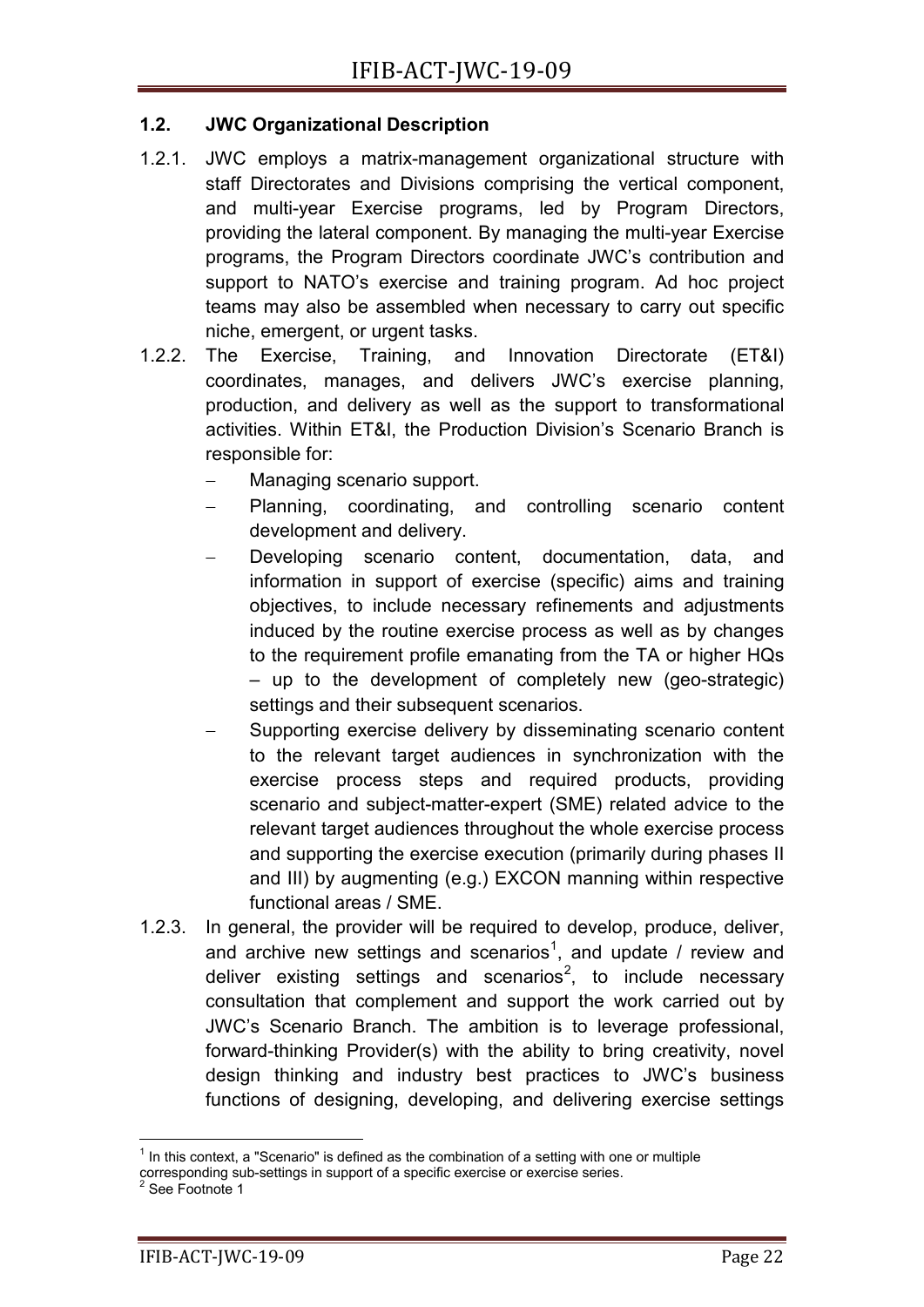and scenarios<sup>[3](#page-3-0)</sup>, as well as directly supporting the delivery of NATO's Major Joint Exercise Program.

# **1.3. Project specific parameters**

- 1.3.1. Main parameters for the OCCASUS setting have been defined through a series of documents:
	- − Military Committee Message (MCM) 0181-2015 on the "Future Development of NATO Exercises" of 2015;
	- − "SACEUR's Annual Guidance(s) on Education, Training, Exercises, and Evaluation (SAGE)" 2020, including applicable amendments;
	- − COM JWC's Scenario Development Plan, as described in staff order JWC COS 18 / -INT-1068.
- 1.3.2. The OCCASUS setting and its corresponding scenarios directly support NATO's STEADFAST JUPITER as well as indirectly support NATO's LOYAL LEDA exercise series. STEADFAST JUPITER is an annual Major Joint level CAX/CPX intended to:
	- train the operational phases in an escalatory, comprehensive conflict against a peer state adversary;
	- challenge NATO across all domains and in a broad variety of contemporary and modern warfare threads (e.g. Opponent Options Denial (OOD), Hybrid / Non-linear Conflict, etc.), from the deployment of the NRF up to various levels of collective defence operations, including certifying the stand-up NRF.
- 1.3.3. Within this concept, OCCASUS as a setting is currently arranged based on Geo-Strategic vectors (sub-settings) as follows:
	- − OCCASUS-N, covering the High North, North European, and Baltic Regions;
	- − OCCASUS-S, covering the Western Balkan (Hungary, Romania, and Bulgaria) and Caucasus (Armenia, Azerbaijan, and Georgia) Regions, including the Black Sea;
	- − OCCASUS-C, covering the Baltic, Central (Poland, Slovakia, and Hungary), and Western Balkan Regions.

Common to all sub-settings is the inclusion of the North Atlantic Ocean and remaining continental Europe.

1.3.4. The setting, sub-settings, and Geo-strategic segments need to be developed in a way that enables their free combination, thus creating a scenario as the combination of a setting with one or multiple corresponding sub-settings in support of a specific exercise or exercise series.

<span id="page-3-0"></span><sup>&</sup>lt;sup>3</sup> See Footnote 1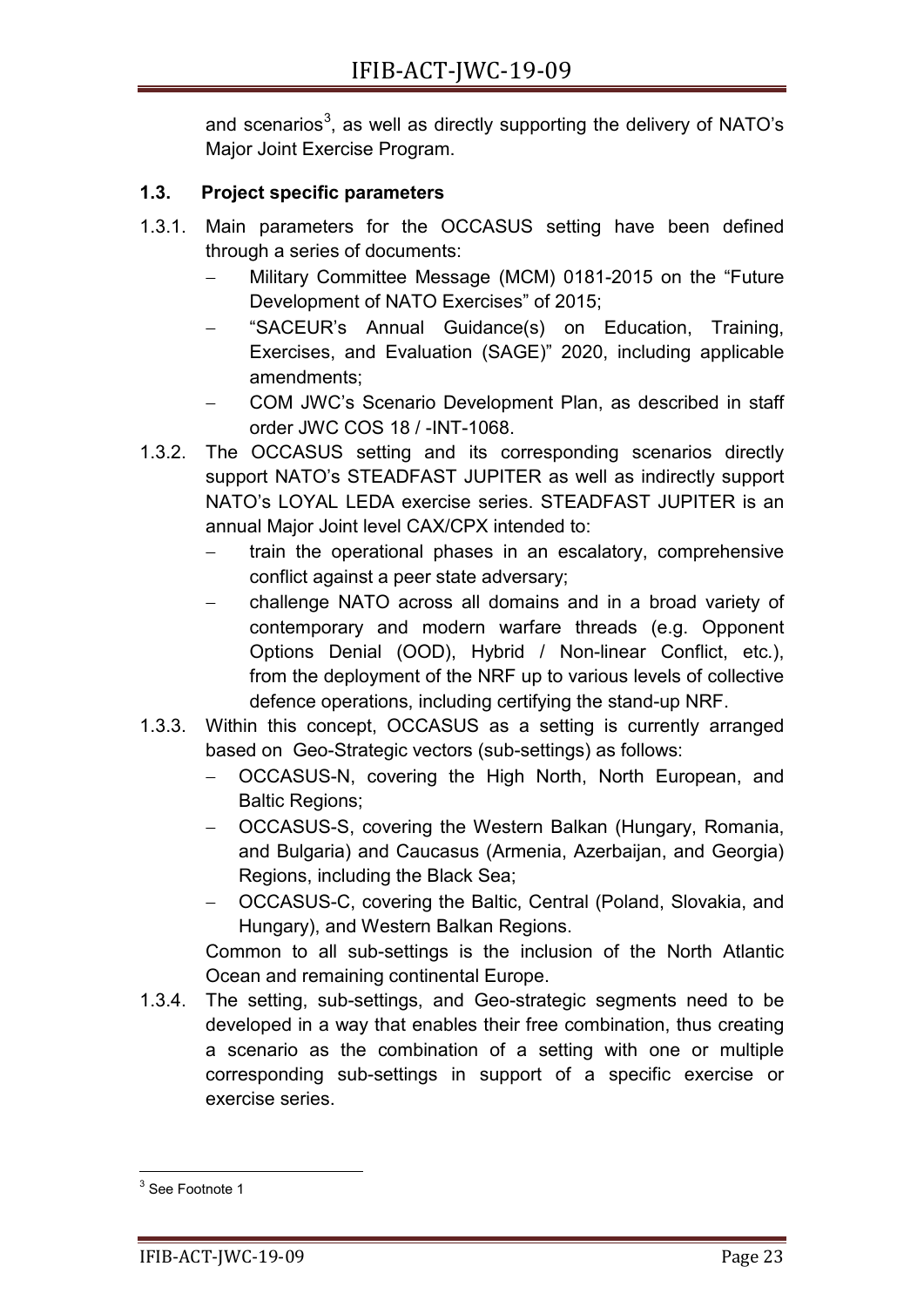### **Chapter 2 Contractual Framework Conditions**

### **2.1 Type of Contract and Period of Performance**

- 2.1.1. Type of Contract. This is a Firm Fixed Price Deliverables Contract in accordance with the General Terms and Conditions; all employer responsibilities for the Provider Personnel performing under this Contract shall lie with the Provider.
- 2.1.2. Period of Performance. The contract period shall be effective from 01.01.2020 until 31.12.2020 (base period). This will include an additional introductory period of work from 4 Nov 2019 – 13 December 2019 for any new Scenario Providers and subject to negotiation per SCT and necessity. This includes:
- 2.1.3. Support of the MEL-MIL development and phase IIIb of exercise TRJU19-2, by providing scenario and subject-matter-expert (SME) related advice to the relevant target audiences and by augmenting the JWC PE staff (e.g. EXCON manning within respective functional areas / SME);
- 2.1.4. Refinement of the existing OCCASUS and OCCASUS-N setting IOT to integrate new SOUTH and CENTRAL sub-settings;
- 2.1.5. Review and refinement of the existing OCCASUS-N sub-setting and delivery of the inherent exercise scenario ISO STJU 21;
- 2.1.6. Development and delivery of OCCASUS SOUTH and CENTRAL subsettings and inherent exercise scenarios ISO STJU 22 / 23;
- 2.1.7. Delivery of pertinent products throughout all phases of the exercise processes;
- 2.1.8. Validation and archiving of pertinent content.
- 2.1.9. Option Periods. Three potential one (1) calendar-year extension option periods are available with this contract. Available options shall be exercised at the sole discretion of the JWC Contracting Officer and shall be confirmed in writing 60 days prior to expiration of the current year of performance. Execution of the option period is contingent upon available funding, satisfactory provider work performance, and on-going/ evolving work requirements.
- 2.1.10. For the duration of the project, three (3) option periods have been identified:
	- − Base Year 01 Jan 2020 -31 Dec 2020
	- − Opt. Year 1 01 Jan 2021 -31 Dec 2021
	- − Opt. Year 2 01 Jan 2022 -31 Dec 2022
	- − Opt. Year 3 01 Jan 2023 -31 Dec 2023

### **2.2 Places of Work**

2.2.1. JWC places a high value on being able to benefit from a broad spectrum of expertise from within the Provider's network in order to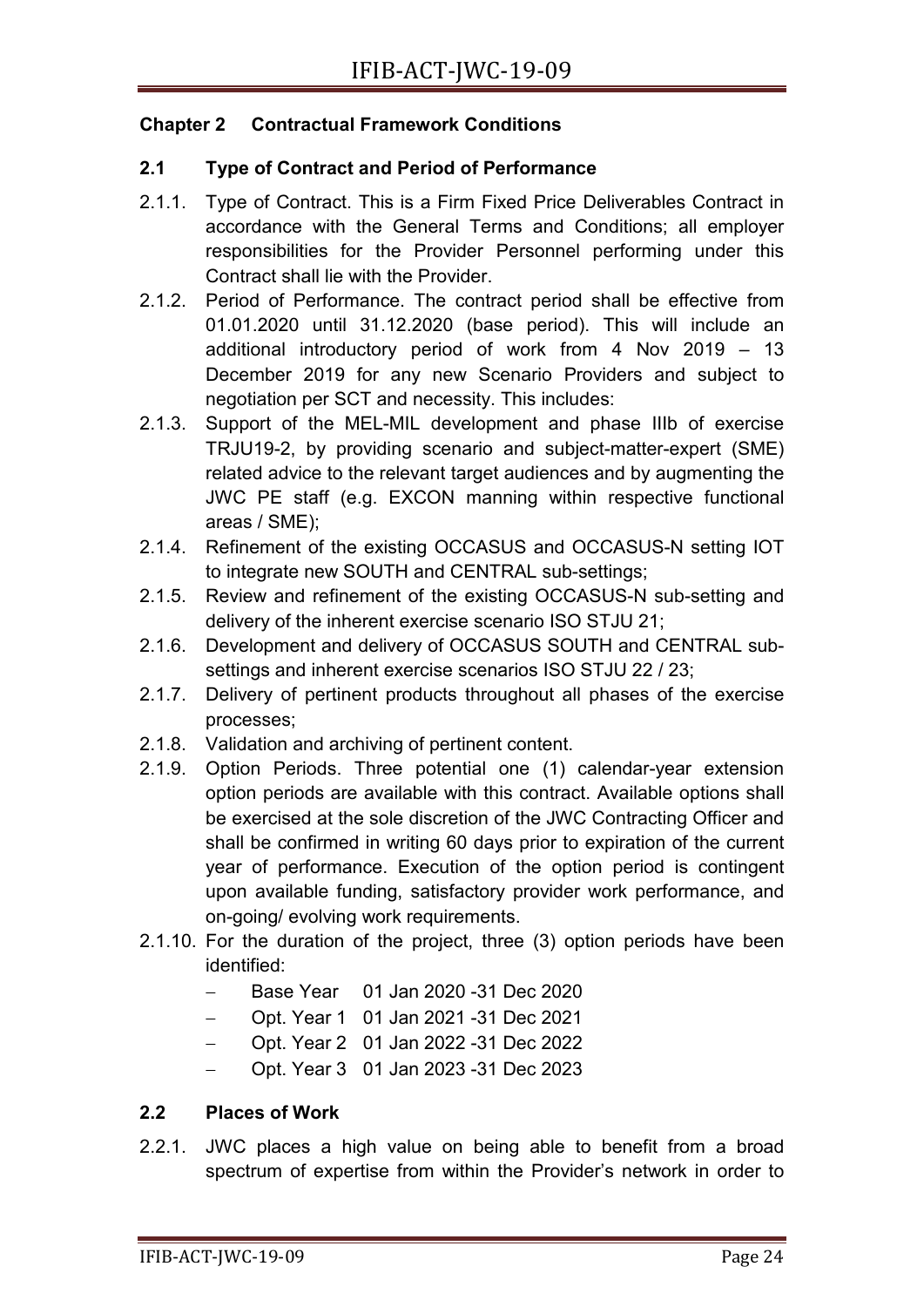help ensure the quality and completeness of the products developed and delivered. In line with the best practices developed over the past, the JWC PE staff is accustomed to conducting a wide variety of business through remote collaborative work with colleagues mainly in Europe as well as, to a limited extent, in North America. These two tenets underpin the intended approach to the places of work for the Provider. In developing and delivering products under the SDSC contract, the places of work are summarized as follows:

- 2.2.1.1. Provider Facilities, including provider internal "home office" arrangements;
- 2.2.1.2. JWC (as required);
- 2.2.1.3. Other NATO or National HQs, Technical Centres;
- 2.2.1.4. Partnership for Peace Nations;
- 2.2.1.5. Field / Exercise Locations.
- 2.2.2. The identification of the most efficient place of work is dependent on the respective specifics of the deliverable(s), the supported project, and its respective development / execution phase. This statement of work will identify specific requirements, delineating between on- and off-site support as well as indicate travel requirements.
- 2.2.3. Travel:
- 2.2.3.1. Provider Travel: Any travel which is solely determined by the Provider to ensure a successful provision of a deliverable. Estimated Provider travel costs will be a consideration for contract award and should be a factor in the price proposal. This includes all regular travel associated for IDMI position and additional on-site presence requested in Annex A to this Part of the IFIB.
- 2.2.3.2. Tasked Travel: It is anticipated that the Provider may occasionally be tasked to travel in support of this contract, both within and outside NATO Alliance member nations' boundaries. Because these travel tasks cannot be forecasted at this time, anticipated flight costs are not to be included on the C-2 bidding form. The fixed rate offered per work unit will be utilized to establish a separate purchase order for the tasked travel. The work unit rate On-site and Off-site should include all costs associated with tasked travel (labour rate, per diem, accommodation, etc.), but not flight costs. The on-site rate is for tasked travel to the Joint Warfare Centre, Norway. The off-site rate is for remote work.
- 2.2.3.3. For tasked travel, the supplier has the choice either to utilize the JWC local travel agency for booking the flight arrangements in which the local travel agency will pay for the flight ticket and the contractor will not be reimbursed for the flight costs or the supplier may ask for the cost the JWC local travel agency would have paid for the ticket and the contractor may be authorized self-arrangement re-imbursement up to that amount. This is for economy flight tickets only.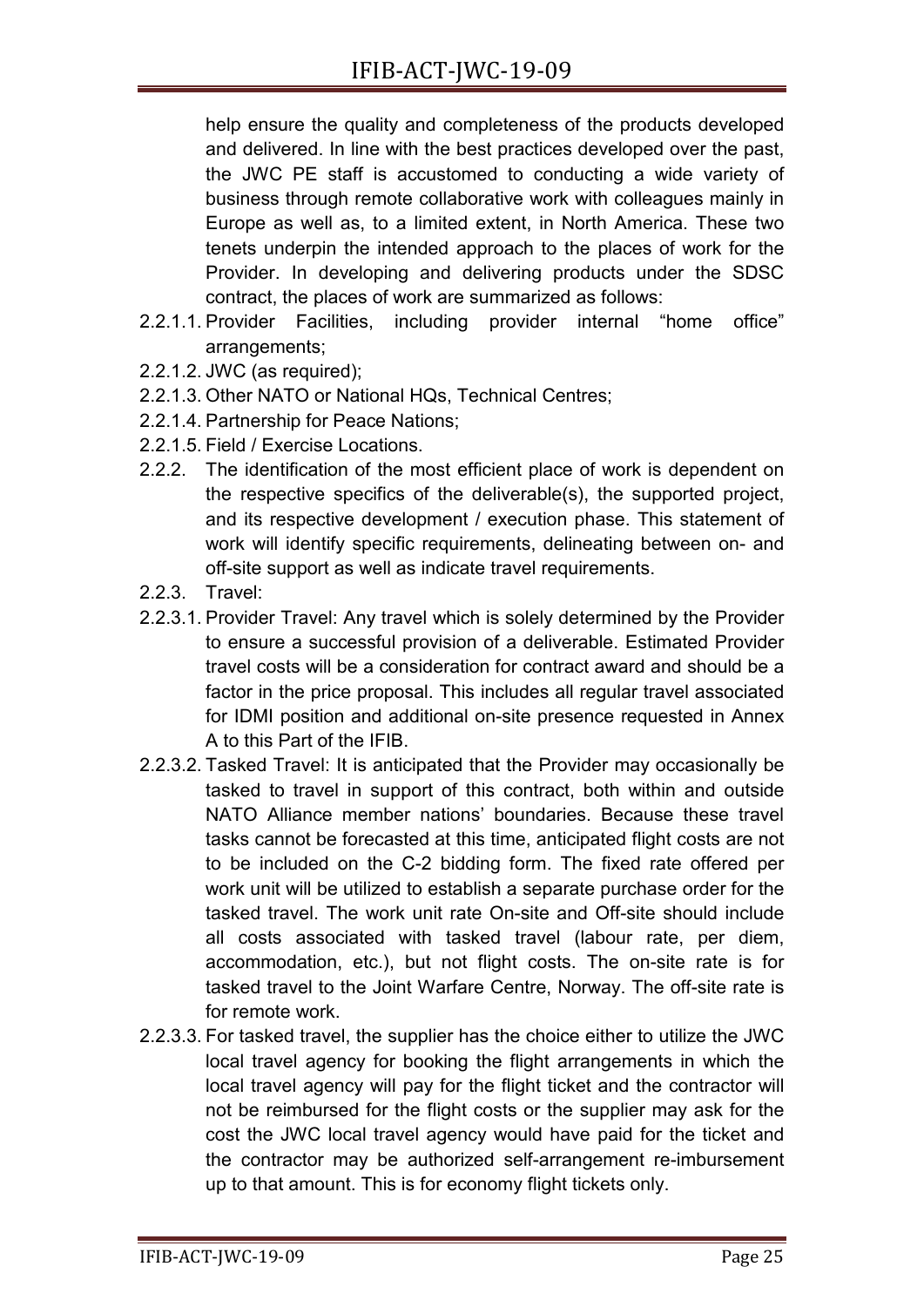## **2.3. Quality Control and Qualification Criteria**

- 2.3.1. As a further guide to the specialized nature of SDSC contract work and the significant levels of skills and experience necessary to meet JWC's requirements, a set of basic Quality Control and Qualification Criteria is described at the following paragraphs and summarized Annex A-8 to Part I of this IFIB. These criteria should be considered an initial baseline set, providing guidance on benchmark standards expected of the Provider for the development and delivery of products for JWC. As required, more specific criteria, further profiling the overall requirement may be added. In addition, during the anticipated life of the contract, new requirements may warrant development of further quality control measures to enable the fulfilment of deliverables. In such cases, the new measure(s) shall be developed and agreed by the Provider, the COTR, and the Contracts Officer; and incorporated by formal contract modification. Scenario Content Threads (SCT) and project-specific criteria will be further defined within the Technical Compliance Assessment (Annex B-2 to Part I of this IFIB) and – if required – through the corresponding statements of work.
- 2.3.2. The guidance given below is intended to help ensure a common understanding of the nature of work to be carried out in developing and delivering products, and to contribute to meeting the quality assurance expectations of JWC.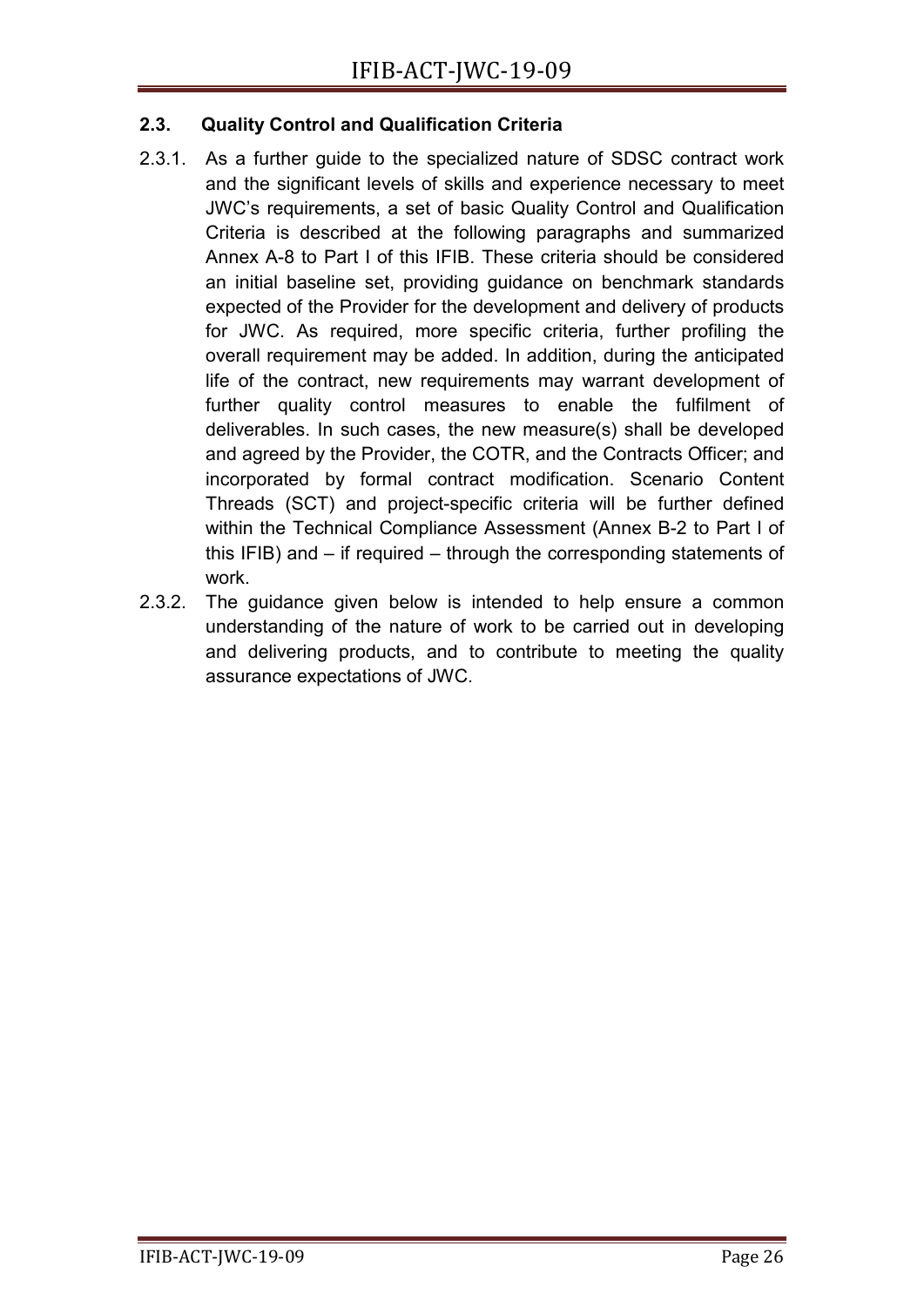### **Chapter 3 Deliverables**

This part outlines the desired Provider's effort and outputs necessary to accomplish JWC's level of ambition for the OCCASUS project. Deliverables, within the context of this document, are categorized as follows:

## **3.1. Integrated Delivery Management Interface (IDMI).**

- 3.1.1. IDMI describes the framework and necessary interface(s) through which the Company providing the workforce / capability ("Provider") is enabled to deliver supporting products within the respective subject matter area of expertise (Scenario Content Thread) in a timely manner and to a standard suited to seamless integration with the work of the JWC. The IDMI function will serve as the platform for the delivery of products, capability and best practices to JWC.
- 3.1.2. The Provider will assign an appropriate management and reach back structure in order to connect with JWC and deliver the IDMI function for the specific Scenario Content Thread. The IDMI function will include the quality assurance measures required to produce and deliver contracted deliverables at acceptable standards. In order for the provider to be agile and responsive to emerging requirements for the development of deliverables, the Provider's solution for providing IDMI shall ensure continuous awareness of JWC's business domain. This domain awareness will enable the Provider to be rapidly oriented to new requirements for deliverables, thereby shortening timescales between initial tasking and delivery.
- 3.1.3. The IDMI function will interface on a regular basis with the COTR or his delegated project manager for a scenario / exercise specific project for overall contract performance/schedule and contract reporting. The IDMI function shall be conducted at JWC, requiring a permanent presence of the representative with a (planning) average of 5 work-units<sup>[4](#page-7-0)</sup> / week for a minimum of 48 weeks per year.
- 3.1.4. Success in delivery of the IDMI function will necessitate an effective and efficient interface and rely on multiple quality factors including, but not limited to, the following:
- 3.1.4.1. Provider and COTR(s) or his delegated project manager for a scenario / exercise specific project are able to:
	- access and interact via the IDMI management function during JWC working hours<sup>[5](#page-7-1)</sup>;
	- maintain a daily common operating picture including priorities, quality, scope, progress towards completion of Deliverables, and overall schedule;

<span id="page-7-1"></span><span id="page-7-0"></span> $^4$  Equivalent to a man-day.<br><sup>5</sup> Monday-Friday 0730 to 1530 on routine operations; Extended days during exercises IAW applicable Staff Order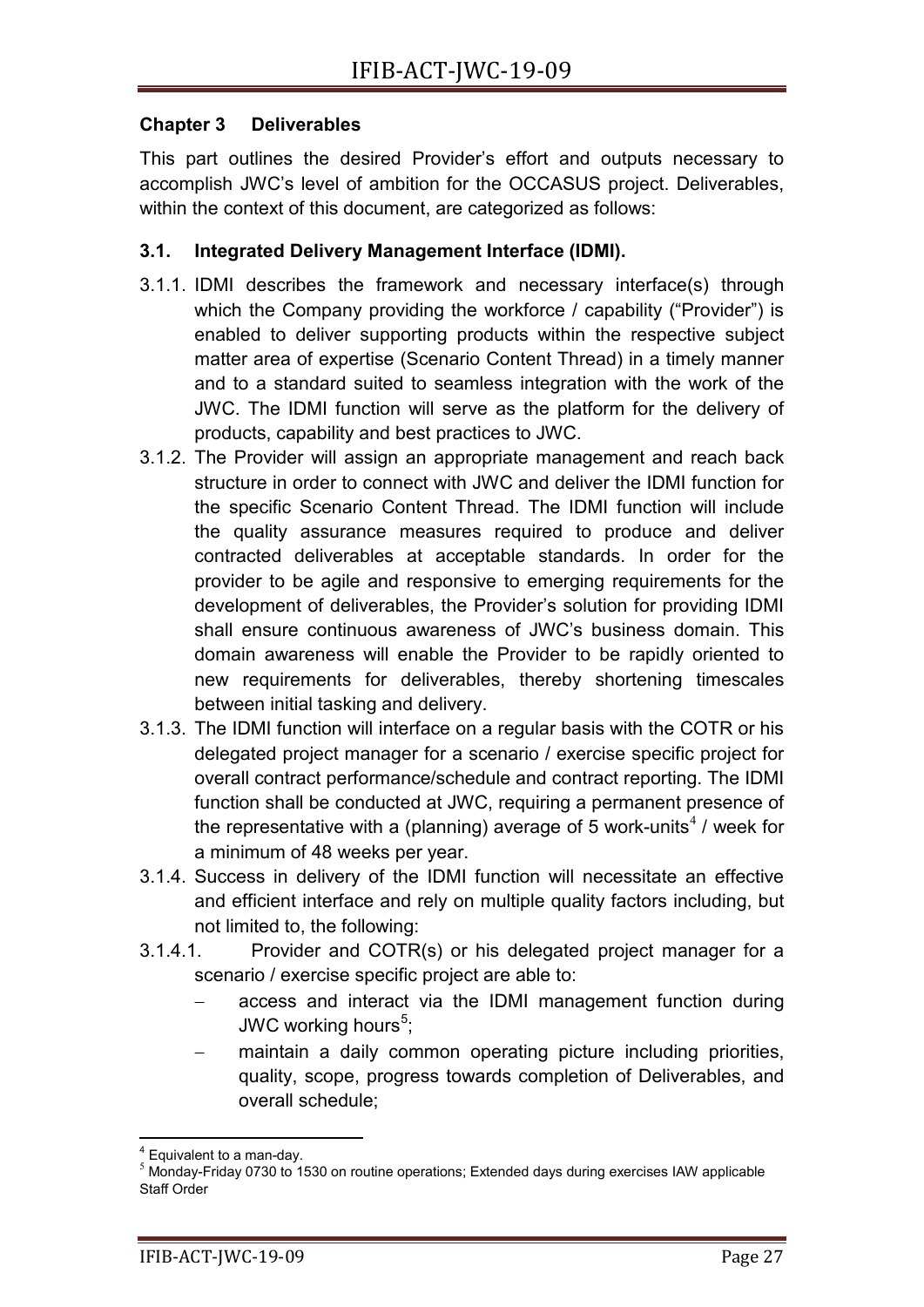- maintain a monthly common operating picture of contract achievements, completed deliverables, and programmed deliverables in the months ahead.
- 3.1.4.2. Provider is able to provide continuous liaison / representation, which shall have an expert knowledge of and experience within the respective subject matter area of expertise (Scenario Content Thread) and be mandated to:
	- − coordinate project specific production and delivery on behalf of the provider;
	- − contribute directly to SCT-relevant development and delivery activities as the SCT lead, with sufficient offsite support to cover the required competence as described in Para. 3.3 of this Chapter;
	- − connect JWC PE staff with contract team members working offsite in order to facilitate the shaping of an emergent project deliverable in no more than 10 working days, following receipt of the draft production & delivery forecast from the COTR(s) or his delegated project manager;
	- − provide timely and temporary limited resource related replacements / surge capability in response to emerging circumstances.

# **3.2. Communication and Network.**

- 3.2.1. The Provider shall ensure that contract team members working offsite are accessible to JWC via telephone and e-mail.
- 3.2.2. The Provider shall be capable of participating in Client or third party hosted web conferences and of hosting such conferences. Contract team members participating in web conferences will join the conference from locations that avoid distracting noise or activity in order to ensure that business may be conducted in a professional manner.

# **3.3. (Technical) competence in identified Scenario Content Threads (SCT).**

3.3.1. As a NATO entity, JWC comprises military and civilian Peacetime Establishment (PE) personnel drawn from the 29 Nations of the Alliance; this PE may further be complemented by contributions from Partnership for Peace (PfP) Nations and other allies. Hence, intrinsically, JWC is a multinational/multicultural workplace in which the staff maintains very high standards of integrity, impartiality, loyalty, accountability, and professionalism. The Provider shall have a documented performance record in working successfully in multinational/ multicultural settings within NATO Training and Exercise Functional environment.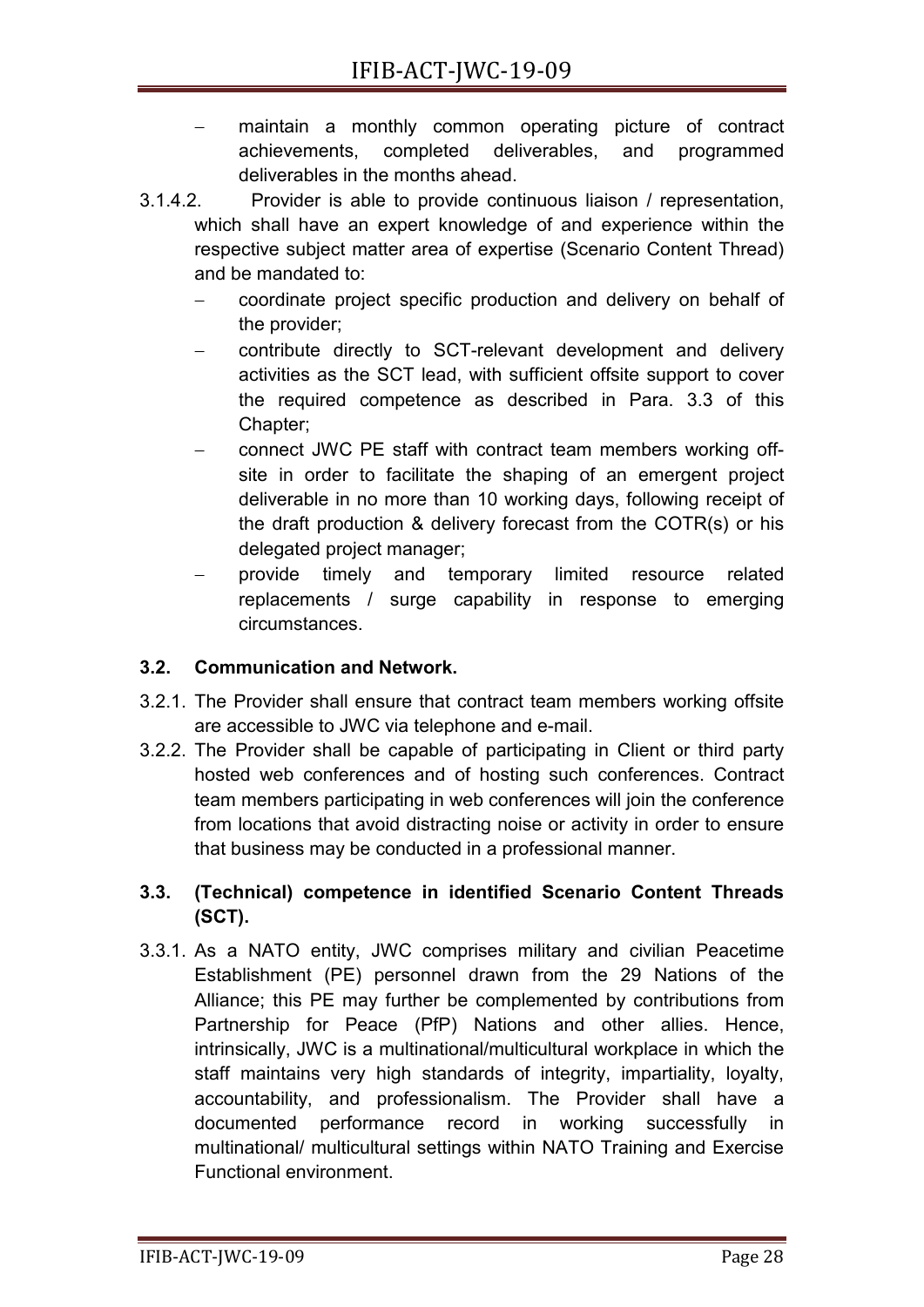- 3.3.2. The Provider shall have a demonstrated ability to deliver high quality products that can offer tangible benefits to the setting and scenario support process within JWC's portfolio. The Provider shall have a record of evident technical competence pertinent to the SCTs identified in the following paragraphs.
- 3.3.3. Deliverables in support of the development and delivery of the OCCASUS setting, sub-settings, and scenarios are functionally grouped in the following Scenario Content Threads (SCTs):
- 3.3.3.1. SCT 1 "Strategic Setting and Crisis / Conflict Development" mainly supports the knowledge development of the TA and other relevant target audiences (e.g. OSE, ODE staff) throughout all phases of the exercise process. Based on the Scenario storyboard, developed by Chief Scenario and his complimentary direction and guidance, SCT 1 products constitute the core of the overall scenario content. They include the development, production, and delivery of all information and documentation on identified fictitious actors and system of actors, directly and indirectly involved in the exercise crisis and/or conflict with regards to the political, (Joint) military, socio-economic, infrastructural, information, cultural, humanitarian, legal, and basic geographic / geospatial domains as well as all information and documentation describing events, circumstances, and conditions relevant to the exercise crisis and/or conflict. The information structure reflects the PMESII methodology.

SCTs 2-5 contribute to this work-package through supporting, contentrelated sub-products, subject-matter-expertise and by providing functional area specific formatting for the content.

Provider's records of Performance in previous projects shall document knowledge and skills in the topics mentioned above. Advanced level of TOPFAS experience is required to fulfil the IDMI function.

- 3.3.3.2. SCT 2 "Comprehensive Operations Planning" mainly supports the TA's planning activities at the strategic and operational level throughout the relevant phases of the exercise process. This includes
	- − the development, production, and delivery of all political, militarypolitical information steering and enabling strategic and operational level planning in the respective COPD<sup>[6](#page-9-0)</sup> formatting,
	- the development, production and delivery of complimentary documentation at the strategic level in the respective formatting as required,
	- the analysis, review and -if required editing of planning products developed by the TA

SCT 2 products are mainly based on the narrative and documentation developed by SCT 1. SCTs 1, 3-5 mainly contribute to this work-

<span id="page-9-0"></span><sup>&</sup>lt;sup>6</sup> Comprehensive Operations Planning Directive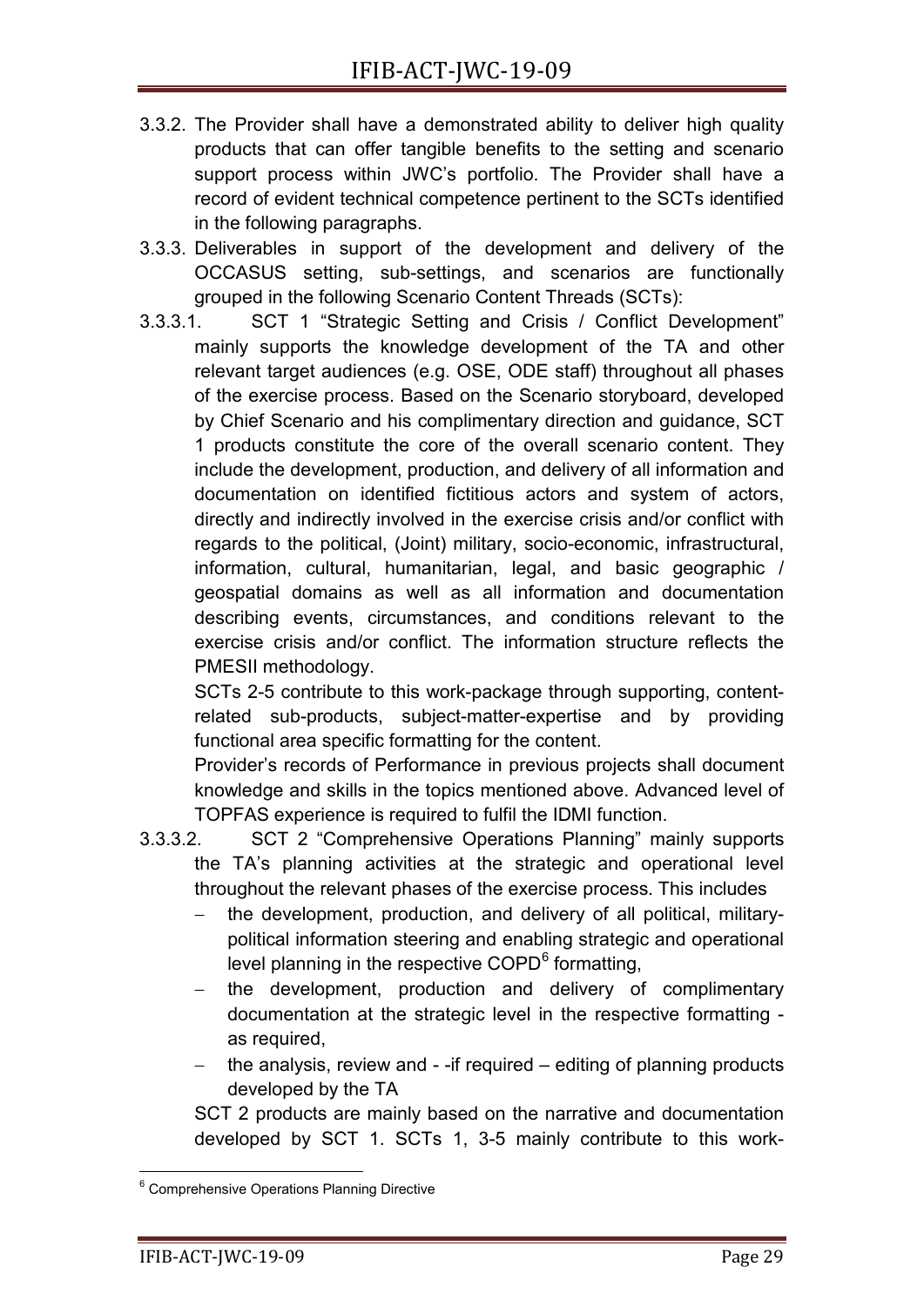package through supporting, content-related sub-products, subjectmatter-expertise and by providing functional area specific formatting for the content.

Provider's records of Performance in previous projects shall document knowledge and skills in NATOs planning process. Advanced level of TOPFAS experience is required to fulfil the IDMI function.

3.3.3.3. SCT 3 "Military, Joint<sup>[7](#page-10-0)</sup> Intelligence" mainly supports the publication / dissemination of scenario content through the development, production, and delivery of corresponding information and documentation reflecting NATO's intelligence activities, products and formats on military-strategic and (as required) military-operational level in reflection of the exercise crisis and/or conflict. SCTs 1,2,4,5 contribute to this work-package through supporting, subject-matterexpertise and "raw" data.

Provider's records of Performance in previous projects shall document knowledge and skills in NATOs INTEL process. Advanced level of INTEL-FS experience is required to fulfil the IDMI function.

3.3.3.4. SCT 4 "Military Joint<sup>[8](#page-10-1)</sup> Targeting" mainly supports the publication / dissemination of scenario content through the development, production, and delivery of information and documentation describing / reflecting NATO's targeting activities and products on military-strategic and (as required) military-operational level in reaction to the exercise crisis and/or conflict. The portfolio also includes the transfer of products developed in other SCTs into standard targeting products and formats. SCTs 1,2,3,5 contribute to this work-package through supporting, subject-matter-expertise and "raw" data.

Provider's records of Performance in previous projects have to demonstrate knowledge and skills in NATOs Targeting process. Advanced level of INTEL-FS and JTS experience is required to fulfil the IDMI function.

3.3.3.5. SCT 5 "Data, Information, and Knowledge Management" supports the publication / dissemination of scenario content through the systematic management of the specific, project-related knowledge assets from other SCTs for the purpose of optimizing the collection, creation, storage, analysis, dissemination, and refinement of the required knowledge. It consists of initiatives, processes, strategies, and systems sustaining and enhancing the achievement of related requirements as well as the coordination and synchronization of Functional Area Systems (FAS) and corresponding databases used in / by other SCTs.

<span id="page-10-0"></span><sup>&</sup>lt;sup>7</sup> Referring to the combination of the air, cyber, land, maritime, space domains  $8$  See footnote 7

<span id="page-10-1"></span>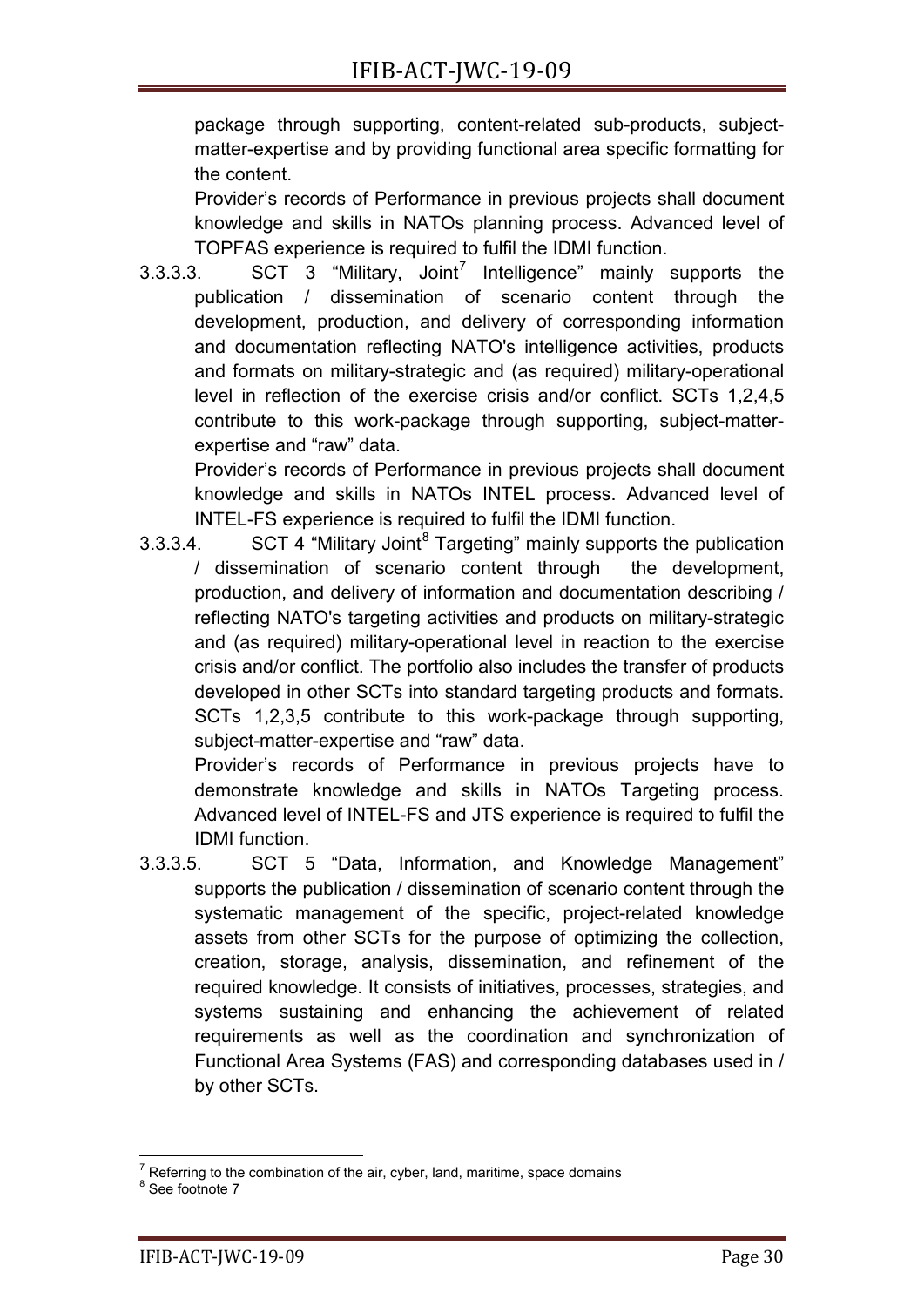The applicants for this position shall have documented experience in the Information and Knowledge Management with a high level of TOPFAS experience (admin). In addition to NATO standardized Functional Area Systems (e.g. TOPFAS, LOGFAS, INTEL FS, JTS), JWC uses internal applications, such as JEMM, JTLS, Blue and Red book repository. The required knowledge and training could be provided during the familiarization phase at JWC.

## **3.4. Setting and scenario related products and consultation**

- 3.4.1. "Products" in the context of this contract include physically tangible objects such as documents, briefings / presentations, databases, maps, etc. In general, they have to be complete, stand-alone, and provide the required depth and scope of information in accordance with the direction and guidance of the project manager / Chief Scenario.
- 3.4.2. "Consultation" is defined as the provision of advice and assistance to JWC (ODE), OSE, and OCE staffs as well as respective training audiences on the respective subject-matter-area of expertise / SCT, throughout all exercises phases. In order to maintain project-wide cohesion and continuity of messaging, the information flow within the consultation portfolio is coordinated by the project manager – Chief Scenario in close coordination with the providers' on-site liaison presence.
- 3.4.3. Products are due as per the project-specific delivery forecast for each product/set of products, unless the COTR or his delegated project manager for a scenario / exercise specific project specifies otherwise. The provider shall provide deliverables on the date due as an electronic file and hard copy draft that will be finalized after client review.
- 3.4.4. The COTR or his delegated project manager for a scenario / exercise specific project may specify alternative formats or copies (e.g. as required through the application of SCT-specific functional area services) in addition to the NATO-accredited, standard Microsoft Office 2010 product suite.
- 3.4.5. The delivery of products includes the timely submission of at least one draft, which JWC will review, accept, or comment on within 10 working days. Following JWC review and comment on the product, the provider shall incorporate JWC input and submit change pages into the final electronic product within 7 working days from the receipt of the comments, unless this timescale is extended by the COTR or his delegated project manager for a scenario / exercise specific project (such as in cases where further consultation is in the HQ's best interest). Due to the complexity of some of the products, a graduated delivery in identified packages might be agreed between the COTR or his delegated project manager and the provider.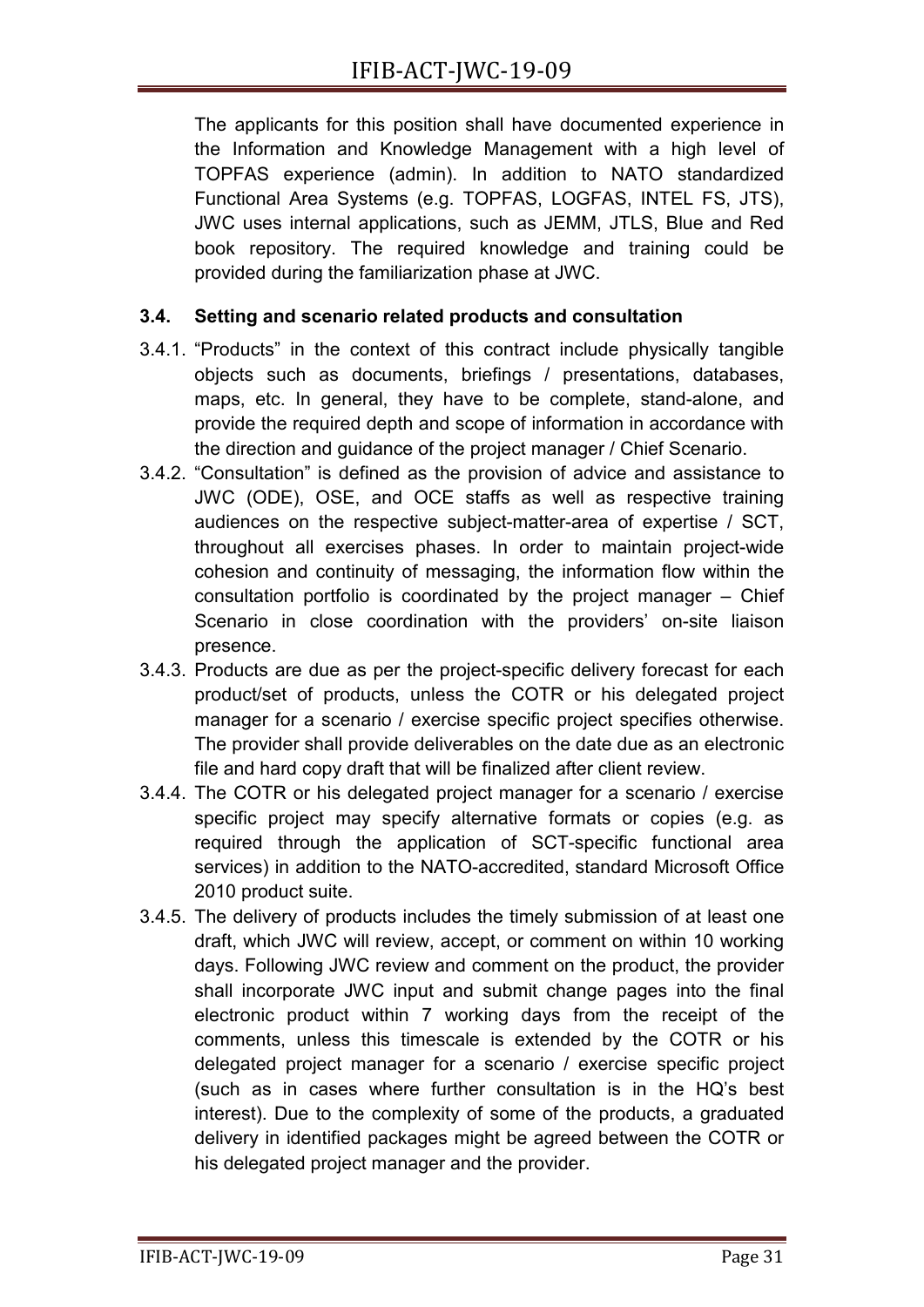- 3.4.6. The Provider shall analyse and identify issues, and formulate and provide courses of action for issue resolution. In performing this contract, the Provider will be required to deliver products into JWC's matrix management structure; although the COTR as Branch Head Scenario is part of the vertical matrix line, the Provider will primarily be developing and delivering products in support of scenario / exercise specific programs and projects, represented by the delegated project manager.
- 3.4.7. The Provider shall be responsive to evolving requirements that may necessitate adjusting the quality control measures. The Contracting Officer's Technical Representative (COTR) and Contracting Officer shall address these changes in a formal review and reach agreement at intervals of not more than six months. All agreed changes will be incorporated by formal contract modification.
- 3.4.8. SDSC contract products shall contribute in part, not fully, to JWC programs. In addition to the contributions made by the SDSC provider and NATO staff, JWC reserves the right to obtain contractual support from sources other than SDSC where to do so is in the best interests of the Alliance. If required and deemed appropriate to provide a satisfactory deliverable, the Provider may be required to collaborate with other providers.
- 3.4.9. The following list provides an overview of anticipated key products that may be ordered within the portfolio of SDSC. Further details, incl. supported/supporting relations between SCTs with regards to the production, compilation, formatting and publication of products will be provided at the bidders conference based on the production plan contained in Annex A:
- 3.4.9.1. SCT 1 "Strategic Setting and Crisis / Conflict Scenario":
	- setting-specific TOPFAS database, containing corresponding information on all exercise-relevant, fictitious actors and systems of actors, historical data (events, incidents, documentation, etc.), based on an enhanced CIA-world-fact-book-model;
	- narrative summary of the (geo-) strategic environment, including a description of the roots for the exercise crisis and/or conflict (Geostrategic situation ISO EXSPEC);
	- basic geographic description of the exercise crisis / conflict area;
	- Road to Crisis, creating the circumstances and conditions leading to the exercise crisis and/or conflict;
	- − Crisis Response Information Package (CRIP) content development and production<sup>[9](#page-12-0)</sup>;

<span id="page-12-0"></span> $9$  Product will be compiled, formatted and disseminated in accordance with applicable INTEL processes and procedures through SCT Military Joint Intelligence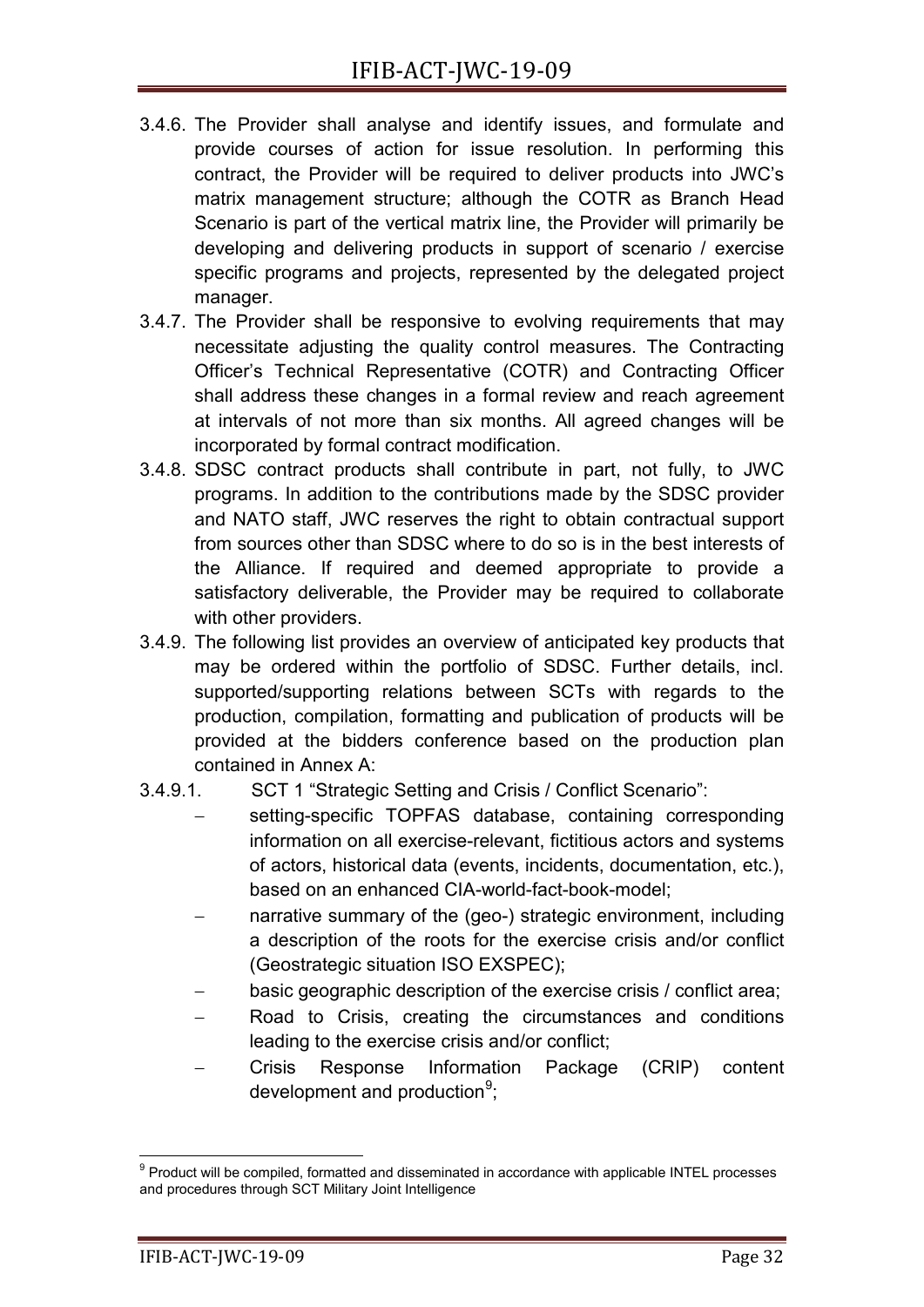- − Crisis Situation(al) Updates (CSU) content development and production;
- Road to STARTEX development and production;
- − Request for Information Responses (RFI BLUE / GREEN).

3.4.9.2. SCT 2 "Comprehensive Operational Planning":

- − Planning related military-politic documentation at NAC / MC level as identified by the current ACO Comprehensive Operations Planning Directive, including supporting correspondence;
- − Planning related military-strategic documentation at SHAPE level as identified by the current ACO Comprehensive Operations Planning Directive, including supporting correspondence;
- Plans, Orders, Taskers, and (limited) analysis emanating from the military-political and military-strategic level;
- Forces available for planning in TOPFAS OMT, sufficient to enable the training audience to develop a Combined Joined Statement of Requirements (CJSOR) as part of their Crisis Response Planning;
- Management of the replicated, abbreviated Force generation Process;
- Request for Information Responses (RFI BLUE / GREEN).
- $3.4.9.3.$  SCT 3 "Military, Joint<sup>[10](#page-13-0)</sup> Intelligence":
	- − Potential Crisis Warning Indicators (Indicators & Warnings, according with NATO Intel Warning System);
	- − Crisis Response Information Package (CRIP) compilation, formatting and dissemination in accordance with applicable INTEL processes and procedures based on content developed and produced through SCT "Strategic Setting and Crisis / Conflict Scenario";
	- − Crisis Situation(al) Updates (CSU) compilation and release;
	- Intel Functional Service Database (Intel FS DB), including the required import files (e.g. Battlespace Objects);
	- Daily Intelligence Update (DIU);
	- − Intelligence Summary (INTSUM), Intelligence Report (INTREP), and Supplementary Intelligence Report (SUPINTREP);
	- − Threat Assessment(s) (TA);
	- − Request for Information Responses (RFI RED);
	- JISR / IMINT and BDA Reports.
- 3.4.9.4. SCT 4 "Military Joint<sup>[11](#page-13-1)</sup> Targeting":

<span id="page-13-1"></span><span id="page-13-0"></span> $10^{10}$  See footnote 7<br> $11$  See footnote 7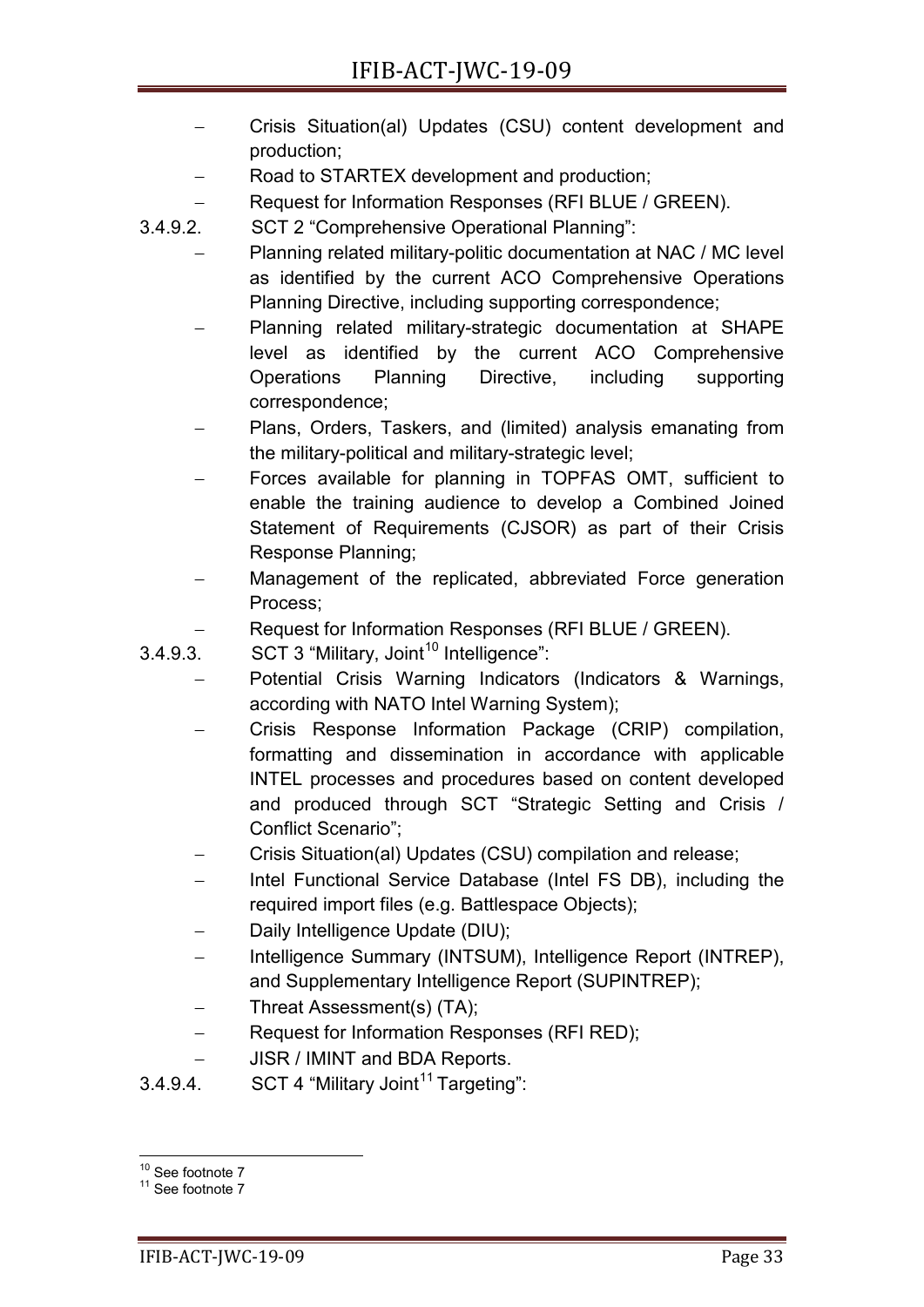- − Joint Targeting System (JTS) exercise Database (DB), to include dynamic and time sensitive targeting functionalities using FAST;
- − iGeoSIT Military Objects Layer;
- − Intel FS Battlespace Object (BSO) Import File;
- JTLS Target and DPI Import File;
- Basic Target Graphics (BTG);
- Support training audiences in the development of Intermediate and Advanced-level Target Folders;
- − Targeting Intelligence Reports;
- Requests for Information Responses (Blue and Red RFIs);
- Targeting-related Strategic Documentation, including SACEUR Targeting Directive and NAC Target Set Approval;
- − BDA Reports;
- − Associated Imagery Products;
- − SACEUR Target Clearance Board Presentations.
- 3.4.9.5. SCT 5 "Data, Information and Knowledge Management":
	- Scenario related database coordination (INTEL FS, TOP/LOGFAS, JTS, Blue and Red books);
	- Management and Control of information flow in direct support of the Project Manager / Chief Scenario and in close coordination with identified FAS-managers;
	- Scenario Web-page /-site design, management, and maintenance;
	- Scenario RFI management and deconfliction;
	- Scenario archiving, change tracking, and recording.

# **3.5. Functional presence.**

During specified stages and phases of the exercise process, JWC supports the operational conduct and execution by providing scenario and subjectmatter-expert (SME) related advice to the relevant target audiences and by augmenting the JWC PE staff (e.g. EXCON manning within respective functional areas / SME). In order to enable an immediate, competent, and focused response capability to related, short-notice requirements, the Provider will be required to provide an on-site, functional presence of SCTspecific SMEs / representatives as specified in the Delivery & Production Forecast (Annex A to this Part of the IFIB).

# **3.6. NATO Security Certification**

Generally, most elements of JWC's settings, scenarios, and exercises as such, including the related products are classified as NATO UNCLASSIFIED, whereas selected elements (e.g. Comprehensive Operational Planning, Targeting) and the respective products may be classified up to NATO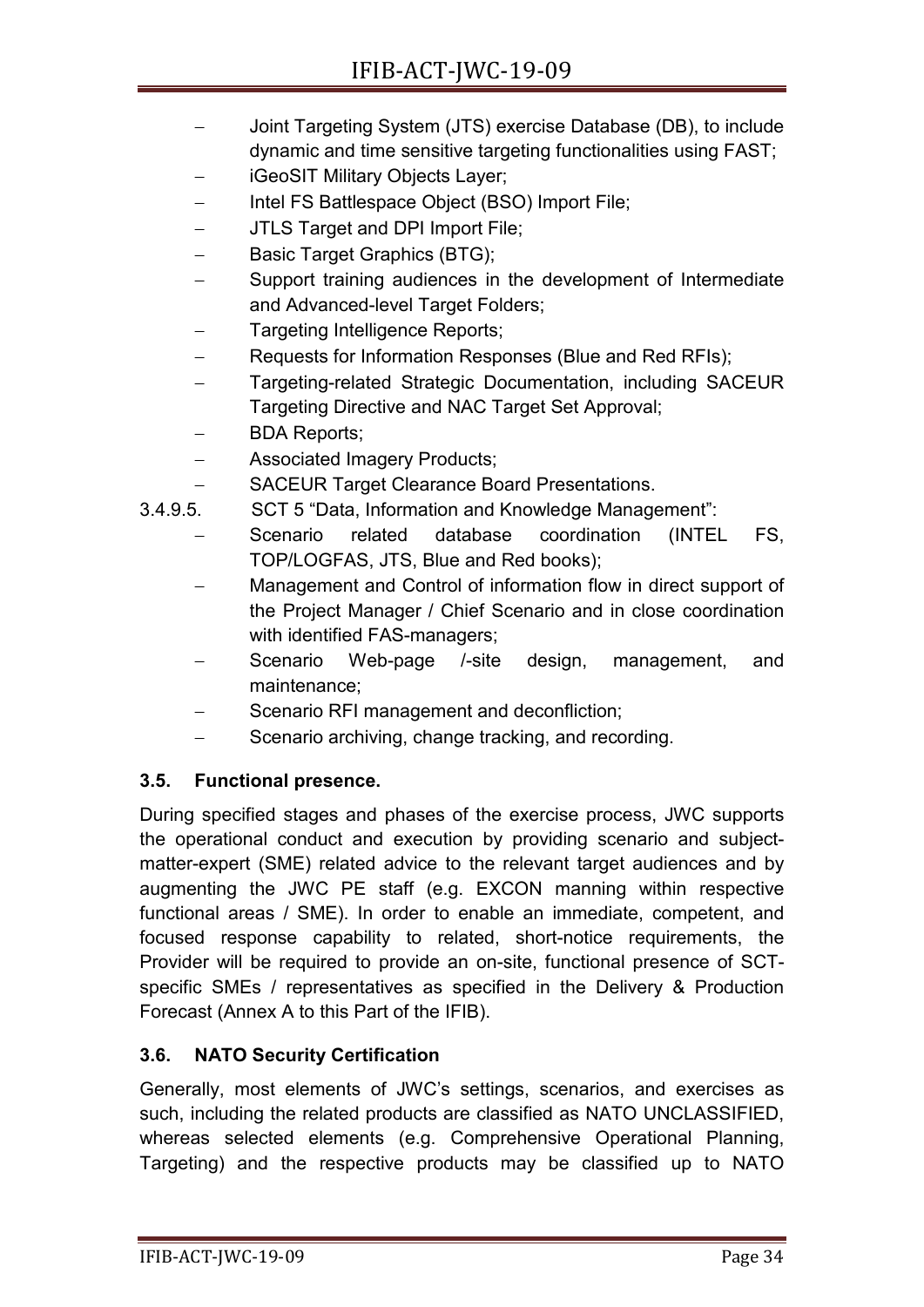SECRET. In addition, the majority of work at NATO / military installations requires access to NATO Class II security areas as well as to classified CIS systems and hardware. In order to enable providers to operate within and successfully integrate into this working environment, the respective provider's staff and representatives are required to be formally cleared up to (and including) NATO SECRET. While JWC will provide an annually updated security briefing to the provider, it remains a provider's responsibility to ensure employees' awareness of the updates.

# **3.7. Ordering, Tasking, and Production**

- 3.7.1. JWC Scenario Branch's overarching agenda is primarily driven by a multi-year projected program of work, reflecting parameters and direction from various sources, such as ACT's scenario development plan, SAGE, MTEP, as well as the ensuing exercise-specific project plans. Thus, while most aspects of the annual program may be forecasted with a good degree of certainty, some parts of a program will naturally evolve in increments as previously unknown factors materialize. This aspect of change is an enduring characteristic of JWC's operating environment which must be accounted for in the design and operation of the SDSC Contract for any project within the overall program. Deliverables will therefore fall into two groups as follows:
- 3.7.1.1. Forecasted Deliverables.
- 3.7.1.1.1. Deliverables that address requirements known to JWC are referred to as "Products" and – as applicable – summarized in a project-specific production forecast, which covers single or sets of multiple deliverables. This forecast is a reflection of ACT's and JWC's Program of Work. Whilst this contract is covering a multi-year projection, these projections are "living documents", subject to change over time. Thus, forecasted delivery dates are calculated based on processes and best practices related to NATO's exercise planning and subject to change.
- 3.7.1.1.2. Annex A provides an overview Production Plan and Timeline, as well as a detailed list of Products and Consultation, required to accomplish the task*.* The Annexes include time information to the best resolution available for the support to STJU21 and the initial phases of STJU22. Updated timelines will be presented, as information becomes available, during the project meetings and included in the option year documentation. For resource planning purposes, a similar workload, functional presence and commitments described with regards to STJU21 should be assumed for the support to STJU22 and 23.
- 3.7.1.1.3. In order to enable providers to react quickly to any change, especially in the mid- and long-term planning, the production forecast